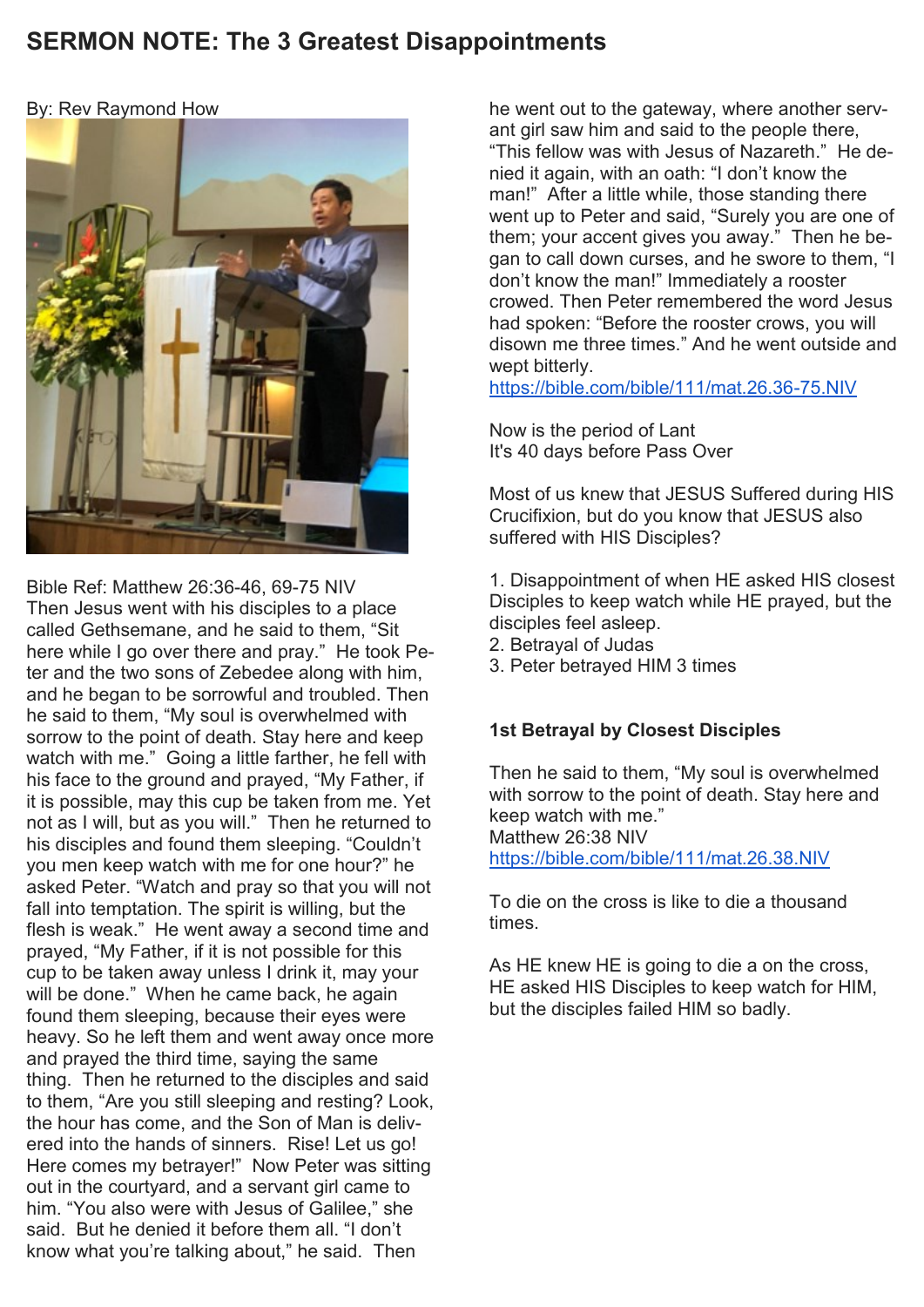He says, "My soul is overwhelmed with sorrow<br>to the point of death. Stay here and keep<br>watch with me"  $(26.38)$ .

"He left them and went away once more and<br>prayed the third time, saying the same thing"<br>(26.43).

Can we keep watch for JESUS and not disappointing HIM? Are we also keep failing, falling asleep, ignorant???

# **2nd Betrayal by Judas**



Matthew  $\frac{26:24}{\pi}$  as it is written<br>with a son of Man will go just as it is written<br>about Him. But woe to that man who betrays<br>about Him. But would be better for him if he<br>the Son of Man! It would be better for him if

Will we also betray JESUS for Gold or Silver, when we put our focus on those idols rather than seek first HIS Kingdom? Are we not betraying JESUS?

# **3rd Disappointment- Betrayed by Peter**

even if all fall away on account of you.

Philippians 1:29 NIV

For it has been granted to you on behalf of Christ not only to believe in him, but also to suffer for him,

<https://bible.com/bible/111/php.1.29.NIV>

### Mark 8:38 NIV

If anyone is ashamed of me and my words in this adulterous and sinful generation, the Son of Man will be ashamed of them when he comes in his Father's glory with the holy angels." <https://bible.com/bible/111/mrk.8.38.NIV>

# **Conclusion**

Do we want to carry on disappointing CHRIST